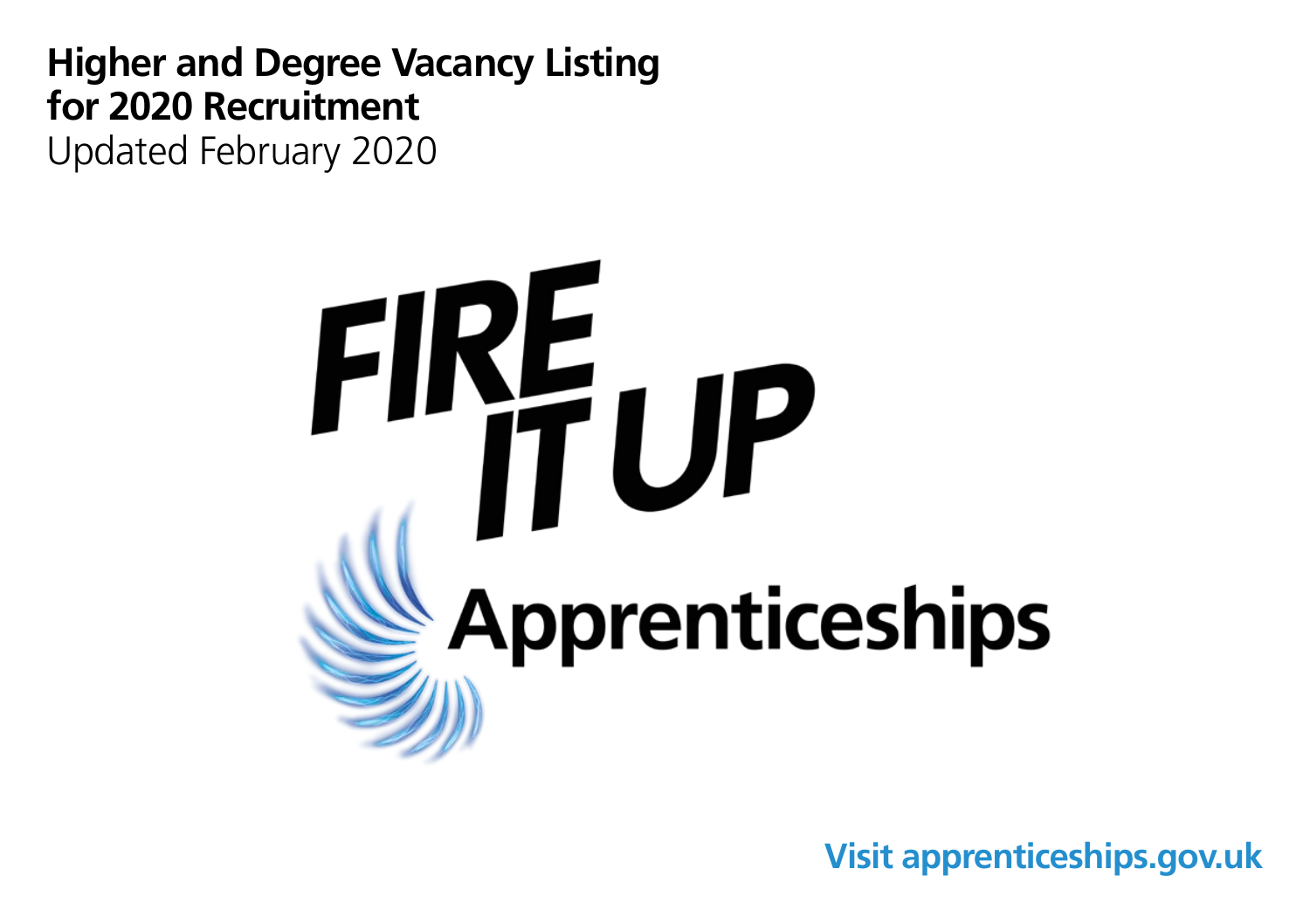This higher and degree apprenticeship listing showcases over a thousand vacancies from various employers starting autumn 2020. The best news is that if you are still considering your options, you can apply for these apprenticeships and a full time place at university at the same time.

Higher and degree apprenticeships are widening access to the professions, and across all sectors, including STEM (Science, Technology, Engineering, Mathematics). They are bringing together the very best of higher and vocational education. You can see what the levels mean below.

| <b>Name</b> | Level           | <b>Equivalent educational level</b> |
|-------------|-----------------|-------------------------------------|
| Higher      | $4, 5, 6$ and 7 | Foundation degree and above         |
| Degree      | 6 and 7         | Bachelor's or master's degree       |

Degree apprenticeships give you the opportunity to attain a degree or professional qualification from some of the best universities and providers, whilst training in a top flight career. Your training is paid for by your employer and the government, so there is no cost to you. You will also be earning a salary from day one.

To view roles you are interested in visit **GOV.UK** and **search 'apprenticeship vacancy listing'.** Continue to check this page throughout the year as we regularly update the listing.

For more information about apprenticeships and to search for other opportunities, visit **apprenticeships.gov.uk**

If you need further professional advice on making the right career choices, visit: **nationalcareersservice.direct.gov.uk** or call **0800 100 900** (free from landlines and mobiles).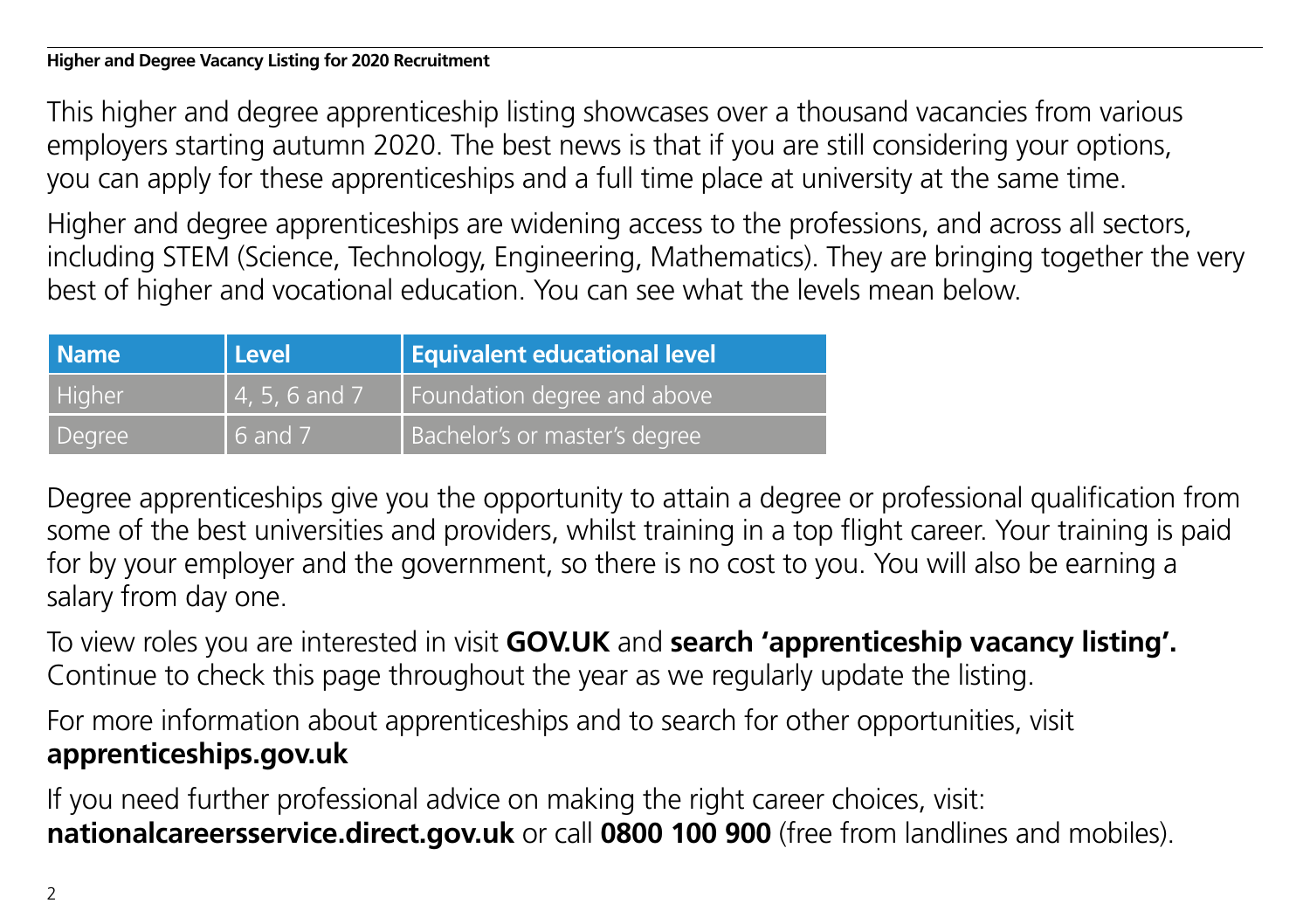| <b>Employer</b> | <b>Roles</b>                                       | <b>Level</b>   | <b>Locations</b>                         | <b>Starting</b><br><b>Salary</b> | <b>Applications</b><br><b>Open</b> | <b>Applications</b><br><b>Close</b> |
|-----------------|----------------------------------------------------|----------------|------------------------------------------|----------------------------------|------------------------------------|-------------------------------------|
| Accenture       | <b>Building Services Engineering</b><br>Technician | $\overline{4}$ | Various                                  | £400 p/w                         | 1 March 2020                       | May 2020                            |
| Accenture       | Project Manager (Degree)                           | 6              | London                                   | £25,000 + Benefits               | February 2020                      | April 2020                          |
| Accenture       | Technology Degree Apprenticeship                   | 4              | London                                   | $£17,000 - £28,000$              | January 2020                       | 30 April 2020                       |
| Accenture       | Technology Degree Apprenticeship                   | 4              | Warwick                                  | £17,000-£28,000                  | January 2020                       | 30 April 2020                       |
| Accenture       | Technology Degree Apprenticeship                   | $\overline{4}$ | Newcastle                                | £17,000-£28,000                  | January 2020                       | 29 February<br>2020                 |
| Accenture       | Technology Degree Apprenticeship                   | $\overline{4}$ | Manchester                               | £17,000-£28,000                  | January 2020                       | 29 February<br>2020                 |
| Airbus          | <b>Business Degree Apprenticeship</b>              | 6              | Broughton                                | £16,459                          | <b>Apply Now</b>                   | March 2020                          |
| Airbus          | Digital Technology Solutions                       | 6              | Broughton, Filton                        | £16,459                          | <b>Apply Now</b>                   | March 2020                          |
| Airbus          | Engineering                                        | 6              | Broughton, Filton                        | £16,459                          | <b>Apply Now</b>                   | March 2020                          |
| Airbus          | Plant Engineering & Manufacturing<br>Aerospace     | $\overline{4}$ | Filton                                   | £14,719                          | <b>Apply Now</b>                   | <b>March 2020</b>                   |
| Airbus          | Procurement and Supply Chain<br>Management         | 6              | Filton                                   | £16,459                          | <b>Apply Now</b>                   | March 2020                          |
| Airbus          | <b>Quality Engineering</b>                         | $\overline{4}$ | Filton                                   | £14,719                          | <b>Apply Now</b>                   | March 2020                          |
| Airbus          | Supply Chain Operation                             | 6              | Filton                                   | £16,459                          | <b>Apply Now</b>                   | March 2020                          |
| Airbus          | Technical Apprenticeship                           | $\overline{4}$ | Portsmouth,<br>Stevenage,<br>Farnborough | £14,719                          | <b>Apply Now</b>                   | March 2020                          |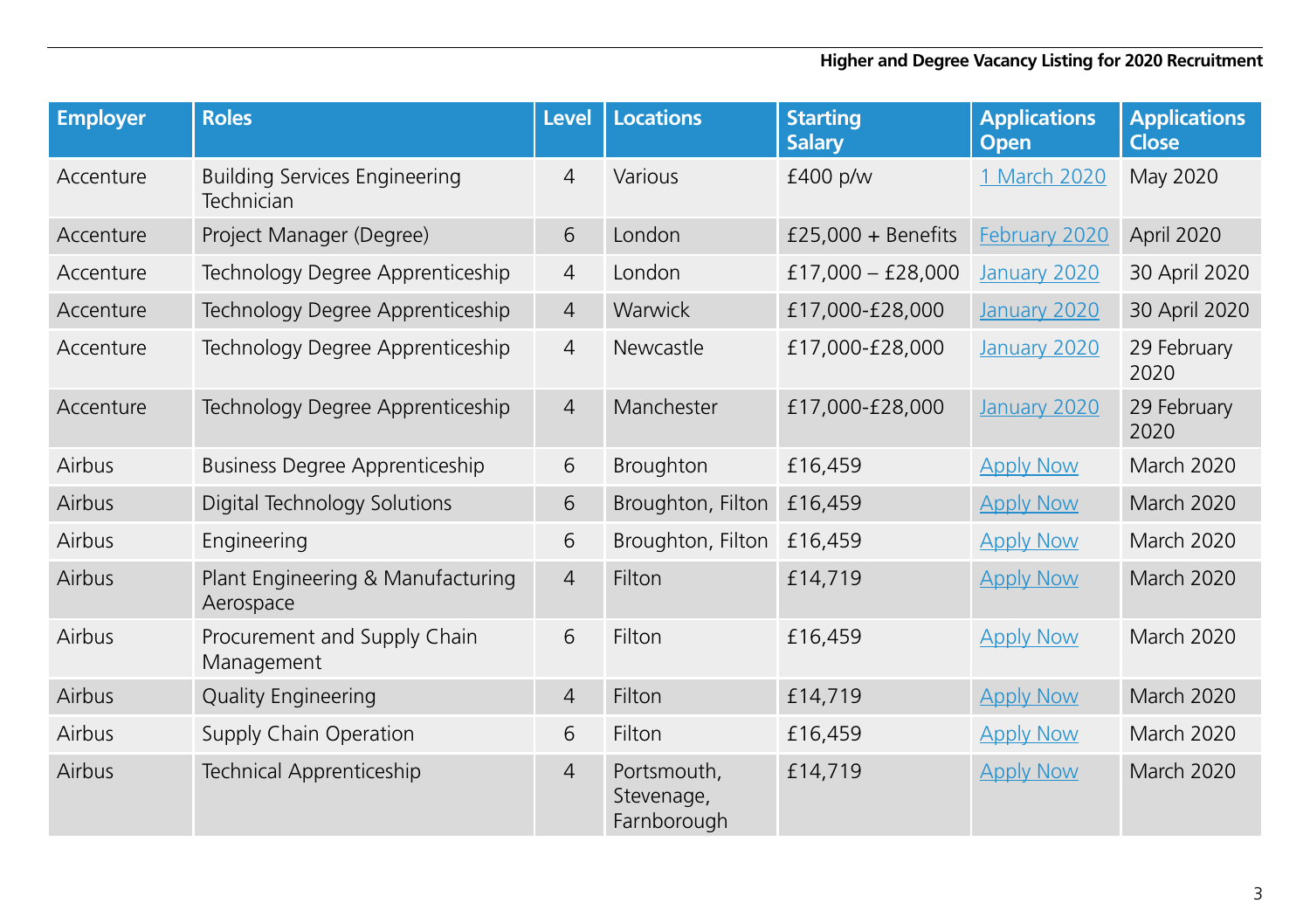| <b>Employer</b> | <b>Roles</b>                                       | <b>Level</b> | <b>Locations</b>    | <b>Starting</b><br><b>Salary</b>  | <b>Applications</b><br><b>Open</b> | <b>Applica-</b><br>tions<br><b>Close</b> |
|-----------------|----------------------------------------------------|--------------|---------------------|-----------------------------------|------------------------------------|------------------------------------------|
| Amazon          | <b>Building Services Engineering</b><br>Technician | 4            | Various             | £400 p/w                          | 1 March 2020                       | May 2020                                 |
| Amazon          | Project manager (Degree)                           | 6            | London              | $£25,000 + \text{Benefits}$       | February 2020                      | April 2020                               |
| Amazon          | <b>RME Automation Engineering</b>                  | 6            | Various             | <b>TBC</b>                        | February 2020                      | April 2020                               |
| Amazon          | Software Development                               | 6            | Various             | <b>TBC</b>                        | <b>July 2020</b>                   | August 2020                              |
| Amazon          | Network Engineer                                   | 4            | Various             | <b>TBC</b>                        | February 2020                      | March 2020                               |
| Amazon          | Digital and Technology<br>Solutions Professional   | 6            | Various             | <b>TBC</b>                        | February 2020                      | March 2020                               |
| Arqiva          | Broadcast and Media Systems<br>Technician          | 5            | <b>Bolton</b>       | £16,000 - £18,000<br>+ Benefits   | February 2020                      | <b>March 2020</b>                        |
| Arqiva          | Broadcast and media systems<br>Technician          | 5            | Emley moor          | $£16,000 - £18,000$<br>+ Benefits | February 2020                      | <b>March 2020</b>                        |
| Arqiva          | Broadcast and Media Systems<br>Technician          | 5            | Pembrokeshire       | $£16,000 - £18,000$<br>+ Benefits | <b>February 2020</b>               | <b>March 2020</b>                        |
| Arqiva          | Broadcast and Media Systems<br>Technician          | 5            | Ross-shire          | $£16,000 - £18,000$<br>+ Benefits | February 2020                      | <b>March 2020</b>                        |
| Arqiva          | Broadcast and Media Systems<br>Technician          | 5            | Sutton<br>Coldfield | £16,000 - £18,000<br>+ Benefits   | February 2020                      | March 2020                               |
| Arqiva          | Broadcast and Media Systems<br>Technician          | 5            | Winchester          | £16,000 - £18,000<br>+ Benefits   | February 2020                      | March 2020                               |
| Arqiva          | Broadcast and media Systems<br>Technician          | 6            | Winchester          | £16,000 $-$ £18,000<br>+ Benefits | February 2020                      | <b>March 2020</b>                        |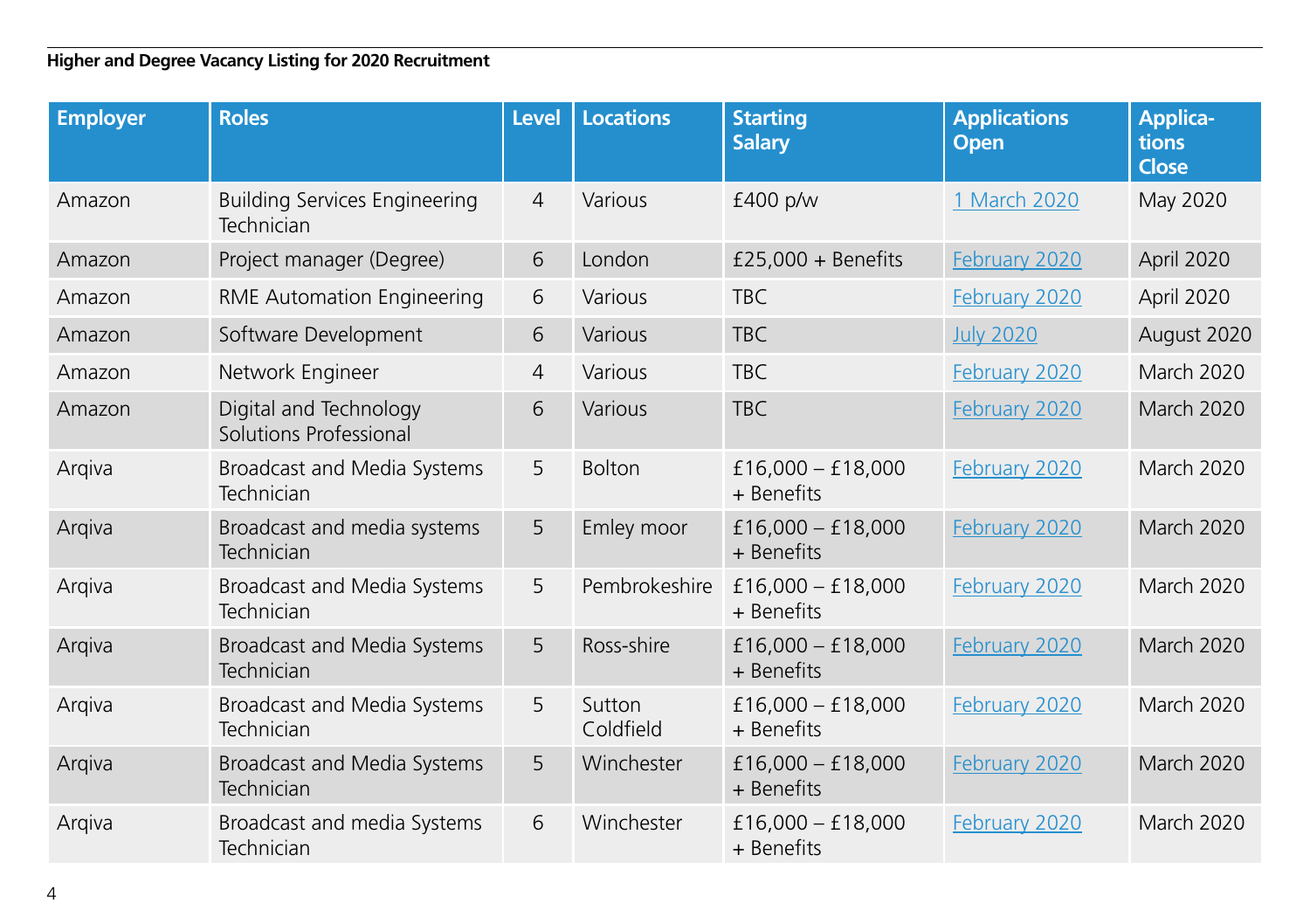| <b>Employer</b>    | <b>Roles</b>                              | <b>Level</b>   | <b>Locations</b>                               | <b>Starting</b><br><b>Salary</b>     | <b>Applications</b><br><b>Open</b> | <b>Applications</b><br><b>Close</b> |
|--------------------|-------------------------------------------|----------------|------------------------------------------------|--------------------------------------|------------------------------------|-------------------------------------|
| Argiva             | Broadcast and Media Systems<br>Technician | 5              | Wrotham                                        | £16,000 $-$<br>£18,000<br>+ Benefits | February 2020                      | March 2020                          |
| AstraZeneca        | <b>IT Apprentice</b>                      | 6              | Cambridge,<br>Macclesfield                     | £18,000<br>+ Benefits                | <b>Apply Now</b>                   | March 2020                          |
| AstraZeneca        | Laboratory Scientist in PT&D              | 6              | Macclesfield                                   | £18,000<br>+ Benefits                | <b>Apply Now</b>                   | March 2020                          |
| AstraZeneca        | Supply Chain Leadership                   | 6              | Macclesfield                                   | £18,000<br>+ Benefits                | <b>Apply Now</b>                   | March 2020                          |
| <b>BAE Systems</b> | <b>Business Surveyor (Degree)</b>         | 6              | Portsmouth                                     | Competitive                          | <b>Apply Now</b>                   | February 2020                       |
| <b>BAE Systems</b> | Civil Engineering (Degree)                | 6              | Portsmouth                                     | Competitive                          | <b>Apply Now</b>                   | February 2020                       |
| <b>BAE Systems</b> | <b>Electrical Engineering</b>             | $\overline{4}$ | Portsmouth                                     | Competitive                          | <b>Apply Now</b>                   | February 2020                       |
| <b>BAE Systems</b> | Finance                                   | $\overline{4}$ | Barrow-in-Furness,<br>Samlesbury,<br>Rochester | Competitive                          | <b>Apply Now</b>                   | February 2020                       |
| <b>BAE Systems</b> | Human Resources                           | $\overline{4}$ | Barrow-in-Furness                              | Competitive                          | <b>Apply Now</b>                   | February 2020                       |
| <b>BAE Systems</b> | Mechanical                                | $\overline{4}$ | Portsmouth                                     | Competitive                          | <b>Apply Now</b>                   | February 2020                       |
| <b>BAE Systems</b> | Procurement                               | 4              | Barrow-in-Furness                              | Competitive                          | <b>Apply Now</b>                   | February 2020                       |
| <b>BAE Systems</b> | Sales (Degree)                            | 6              | Guildford, London                              | Competitive                          | <b>Apply Now</b>                   | February 2020                       |
| <b>BAE Systems</b> | Software Developer                        | $\overline{4}$ | Leeds                                          | Competitive                          | <b>Apply Now</b>                   | February 2020                       |
| <b>BAE Systems</b> | Systems Engineering (Degree)              | 6              | Frimley                                        | Competitive                          | <b>Apply Now</b>                   | February 2020                       |
| <b>BAE Systems</b> | Aerospace                                 | 6              | <b>Brough</b>                                  | £24,139                              | <b>Apply Now</b>                   | February 2020                       |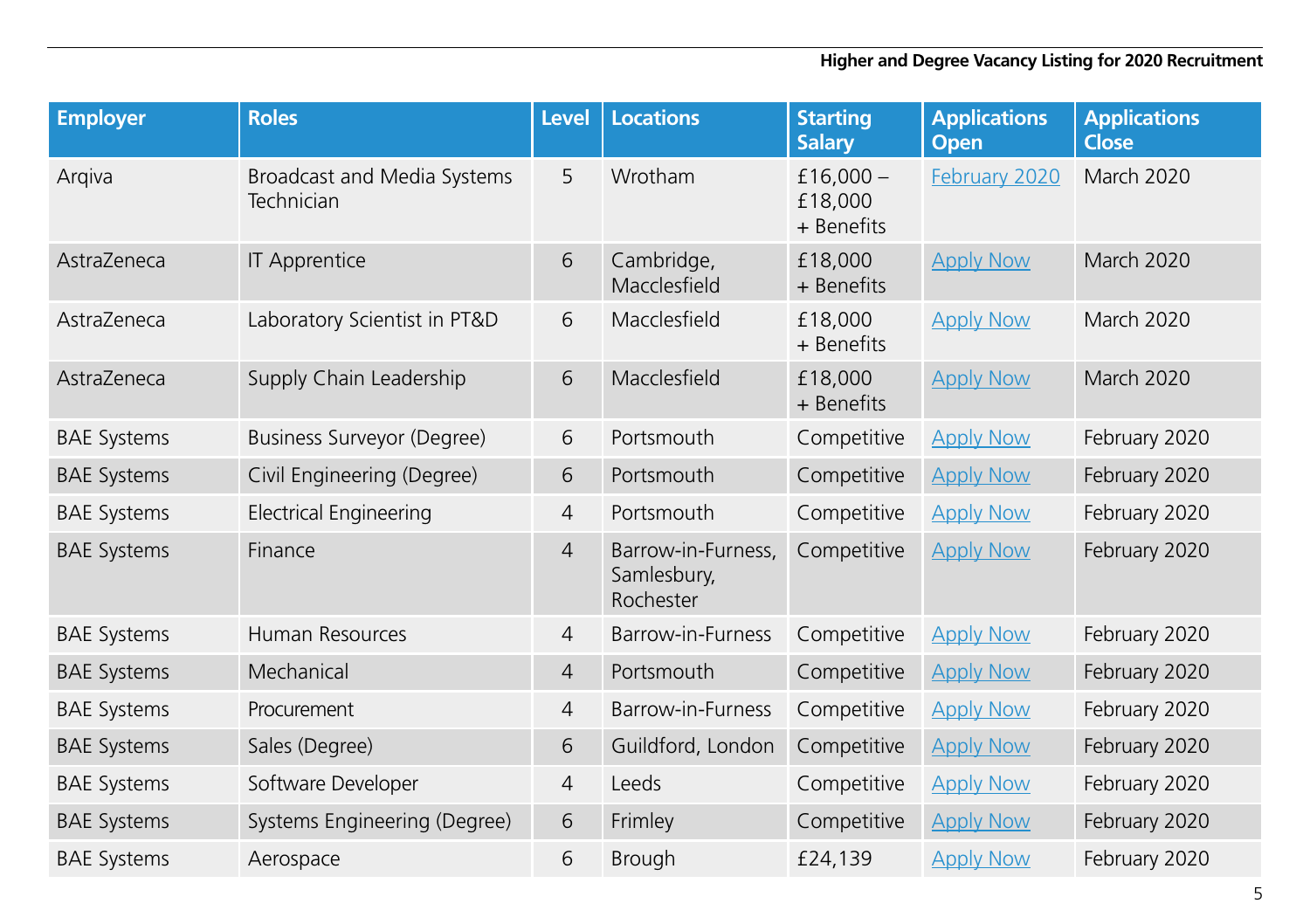| <b>Employer</b>    | <b>Roles</b>                                  | <b>Level</b>   | <b>Locations</b>        | <b>Starting</b><br><b>Salary</b> | <b>Applications</b><br><b>Open</b> | <b>Applications</b><br><b>Close</b> |
|--------------------|-----------------------------------------------|----------------|-------------------------|----------------------------------|------------------------------------|-------------------------------------|
| <b>BAE Systems</b> | Aerospace                                     | 6              | Samlesbury,<br>Warton   | £24,139                          | <b>Apply Now</b>                   | February 2020                       |
| <b>BAE Systems</b> | Chartered Management<br>Degree Apprenticeship | 6              | Preston                 | £18,000                          | <b>Apply Now</b>                   | February 2020                       |
| <b>BAE Systems</b> | Civil Engineering                             | 6              | Barrow                  | £18,300                          | <b>Apply Now</b>                   | February 2020                       |
| <b>BAE Systems</b> | Commercial                                    | $\overline{4}$ | Barrow                  | Competitive                      | <b>Apply Now</b>                   | February 2020                       |
| <b>BAE Systems</b> | Engineering                                   | 6              | Barrow                  | Competitive                      | <b>Apply Now</b>                   | February 2020                       |
| <b>BAE Systems</b> | Engineering                                   | 6              | Farnborough,<br>Frimley | £18,300                          | <b>Apply Now</b>                   | February 2020                       |
| <b>BAE Systems</b> | Engineering                                   | 5              | Portsmouth              | Competitive                      | <b>Apply Now</b>                   | February 2020                       |
| <b>BAE Systems</b> | Engineering                                   | 6              | Weymouth                | £18,300                          | <b>Apply Now</b>                   | February 2020                       |
| <b>BAE Systems</b> | Finance                                       | $\overline{4}$ | Samlesbury,<br>Warton   | Competitive                      | <b>Apply Now</b>                   | February 2020                       |
| <b>BAE Systems</b> | Finance                                       | $\overline{4}$ | Barrow                  | £18,300                          | <b>Apply Now</b>                   | February 2020                       |
| <b>BAE Systems</b> | Human Resources                               | $\overline{4}$ | Barrow                  | £18,300                          | <b>Apply Now</b>                   | February 2020                       |
| <b>BAE Systems</b> | Information Management and<br>Technology      | 6              | Barrow                  | £18,300                          | <b>Apply Now</b>                   | February 2020                       |
| <b>BAE Systems</b> | Manufacturing Engineer                        | 6              | Barrow                  | £18,300                          | <b>Apply Now</b>                   | February 2020                       |
| <b>BAE Systems</b> | Munitions Explosive Engineer                  | 6              | Glascoed                | Competitive                      | <b>Apply Now</b>                   | February 2020                       |
| <b>BAE Systems</b> | Network Engineer                              | 6              | New Malden              | Circa £18,000                    | <b>Apply Now</b>                   | February 2020                       |
| <b>BAE Systems</b> | <b>Nuclear</b>                                | 6              | Barrow                  | £18,300                          | <b>Apply Now</b>                   | February 2020                       |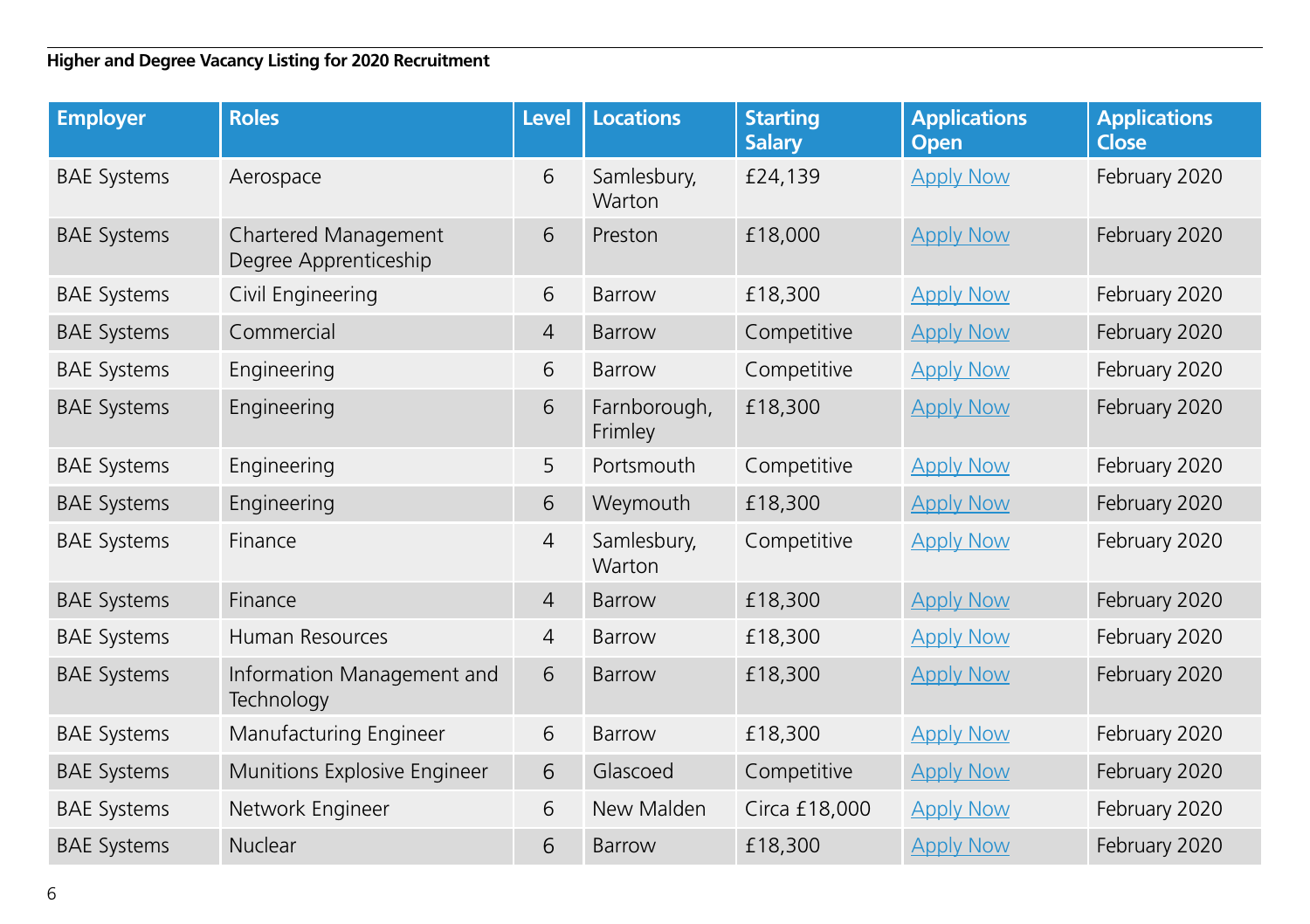| <b>Employer</b>    | <b>Roles</b>                        | <b>Level</b>   | <b>Locations</b>           | <b>Starting</b><br><b>Salary</b> | <b>Applications</b><br><b>Open</b> | <b>Applications</b><br><b>Close</b> |
|--------------------|-------------------------------------|----------------|----------------------------|----------------------------------|------------------------------------|-------------------------------------|
| <b>BAE Systems</b> | Procurement                         | $\overline{4}$ | Barrow                     | £18,300                          | <b>Apply Now</b>                   | February 2020                       |
| <b>BAE Systems</b> | Procurement                         | $\overline{4}$ | Farnborough, Frimley       | £18,300                          | <b>Apply Now</b>                   | February 2020                       |
| <b>BAE Systems</b> | Product Security Engineer           | 6              | <b>Broad Oak</b>           | Circa £18,000                    | <b>Apply Now</b>                   | February 2020                       |
| <b>BAE Systems</b> | Project Management                  | 6              | Barrow                     | £18,300                          | <b>Apply Now</b>                   | February 2020                       |
| <b>BAE Systems</b> | Project Management                  | 6              | Christchurch               | Competitive                      | <b>Apply Now</b>                   | February 2020                       |
| <b>BAE Systems</b> | Project Management                  | $\overline{4}$ | Glasgow                    | Competitive                      | <b>Apply Now</b>                   | February 2020                       |
| <b>BAE Systems</b> | Project Management                  | 6              | Samlesbury, Warton         | Competitive                      | <b>Apply Now</b>                   | February 2020                       |
| <b>BAE Systems</b> | Project Management                  | 6              | South                      | £18,300                          | <b>Apply Now</b>                   | February 2020                       |
| <b>BAE Systems</b> | Software Engineer                   | 6              | <b>Broad Oak</b>           | £17,843                          | <b>Apply Now</b>                   | February 2020                       |
| <b>BAE Systems</b> | Software Engineer                   | 6              | Brough                     | £24,139                          | <b>Apply Now</b>                   | February 2020                       |
| <b>BAE Systems</b> | Software Engineer                   | 6              | New Malden                 | Circa £18,000                    | <b>Apply Now</b>                   | February 2020                       |
| <b>BAE Systems</b> | Software Engineer                   | 6              | Samlesbury, Warton         | £24,139                          | <b>Apply Now</b>                   | February 2020                       |
| <b>BAE Systems</b> | Software Engineer                   | 6              | Yeovil                     | £24,139                          | <b>Apply Now</b>                   | February 2020                       |
| <b>BAE Systems</b> | Supply Chain                        | $\overline{4}$ | Portsmouth                 | 17,500                           | <b>Apply Now</b>                   | February 2020                       |
| <b>BAE Systems</b> | Systems Engineer                    | $\overline{4}$ | Glasgow                    | Competitive                      | <b>Apply Now</b>                   | February 2020                       |
| <b>Barclays</b>    | Operations Foundation<br>Apprentice | $\overline{4}$ | Northampton,<br>Manchester | £17,000<br>+ Benefits            | <b>Apply Now</b>                   | April 2020                          |
| <b>Barclays</b>    | <b>Operations Higher Apprentice</b> | 6              | Northampton,<br>Manchester | £17,000<br>+ Benefits            | <b>Apply Now</b>                   | April 2020                          |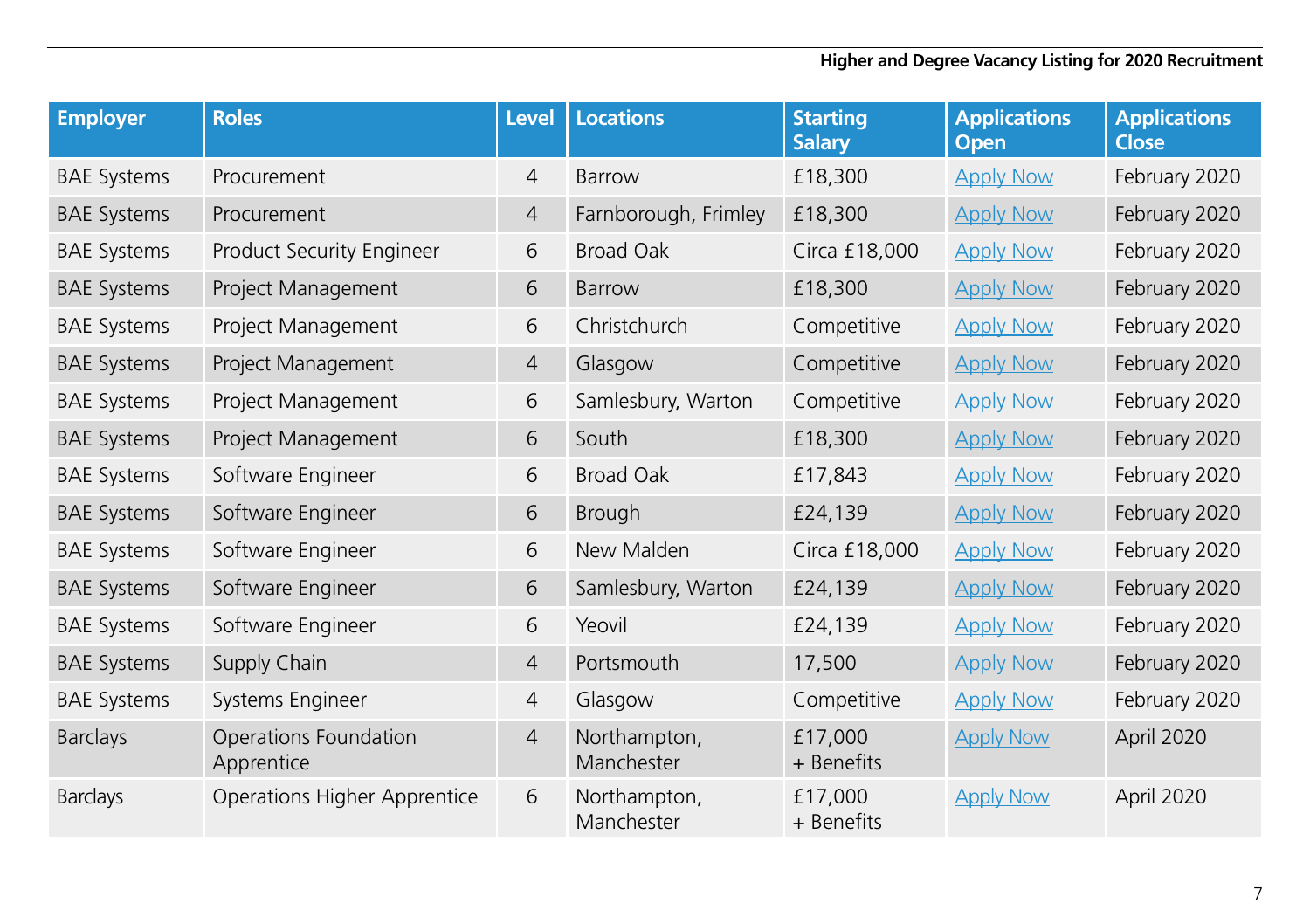| <b>Employer</b>            | <b>Roles</b>                                        | <b>Level</b>   | <b>Locations</b>         | <b>Starting</b><br><b>Salary</b>                                 | <b>Applications</b><br><b>Open</b> | <b>Applications</b><br><b>Close</b> |
|----------------------------|-----------------------------------------------------|----------------|--------------------------|------------------------------------------------------------------|------------------------------------|-------------------------------------|
| <b>Barclays</b>            | Technology Foundation<br>Apprentice                 | 4              | Radbroke,<br>Northampton | £17,000 + Benefits                                               | <b>Apply Now</b>                   | April 2020                          |
| <b>Barclays</b>            | Technology High Apprentice                          | 6              | Radbroke,<br>Northampton | £17,000 + Benefits                                               | <b>Apply Now</b>                   | April 2020                          |
| <b>BP</b>                  | <b>Business Management</b>                          | 6              | London                   | $£23,000 + Benefits$                                             | <b>Apply Now</b>                   | <b>TBC</b>                          |
| <b>BP</b>                  | Data Science                                        | 6              | London                   | $£23,000 + \text{Benefits}$                                      | <b>Apply Now</b>                   | <b>TBC</b>                          |
| CGI                        | Digital and Technical Solutions<br>(Degree)         | 6              | Birmingham               | Competitive                                                      | <b>Apply Now</b>                   | <b>TBC</b>                          |
| CGI                        | Digital and Technical Solutions<br>(Degree)         | 6              | Winchester               | Competitive                                                      | <b>Apply Now</b>                   | <b>TBC</b>                          |
| CGI                        | Digital Technology Solutions                        | 6              | London,<br>Reading       | $£19,000 - £20,700$                                              | <b>Apply Now</b>                   | <b>TBC</b>                          |
| CGI                        | Software Developer                                  | $\overline{4}$ | National                 | Competitive                                                      | <b>Apply Now</b>                   | <b>TBC</b>                          |
| CGI                        | Software Development                                | 4              | Chelmsford               | £19,000                                                          | <b>Apply Now</b>                   | <b>TBC</b>                          |
| CGI                        | Software Testing                                    | $\overline{4}$ | National                 | Competitive                                                      | <b>Apply Now</b>                   | <b>TBC</b>                          |
| Cisco                      | <b>Cross Functional Apprentice</b>                  | 6              | London,<br>Reading       | £17500 + Benefits                                                | <b>Apply Now</b>                   | March 2020                          |
| Cisco                      | <b>Cross Functional</b><br>Apprenticeship Degree    | 6              | London,<br>Reading       | $£17500 + Benefits$                                              | <b>Apply Now</b>                   | April 2020                          |
| Derbyshire<br>Constabulary | Level 3 to apply and you will<br>complete a level 6 | 6              | Derbyshire               | Year 1 £18 000<br>Year 2 £23,586<br>Year 3 £24,654<br>+ Benefits | <b>Apply Now</b>                   | April 2020                          |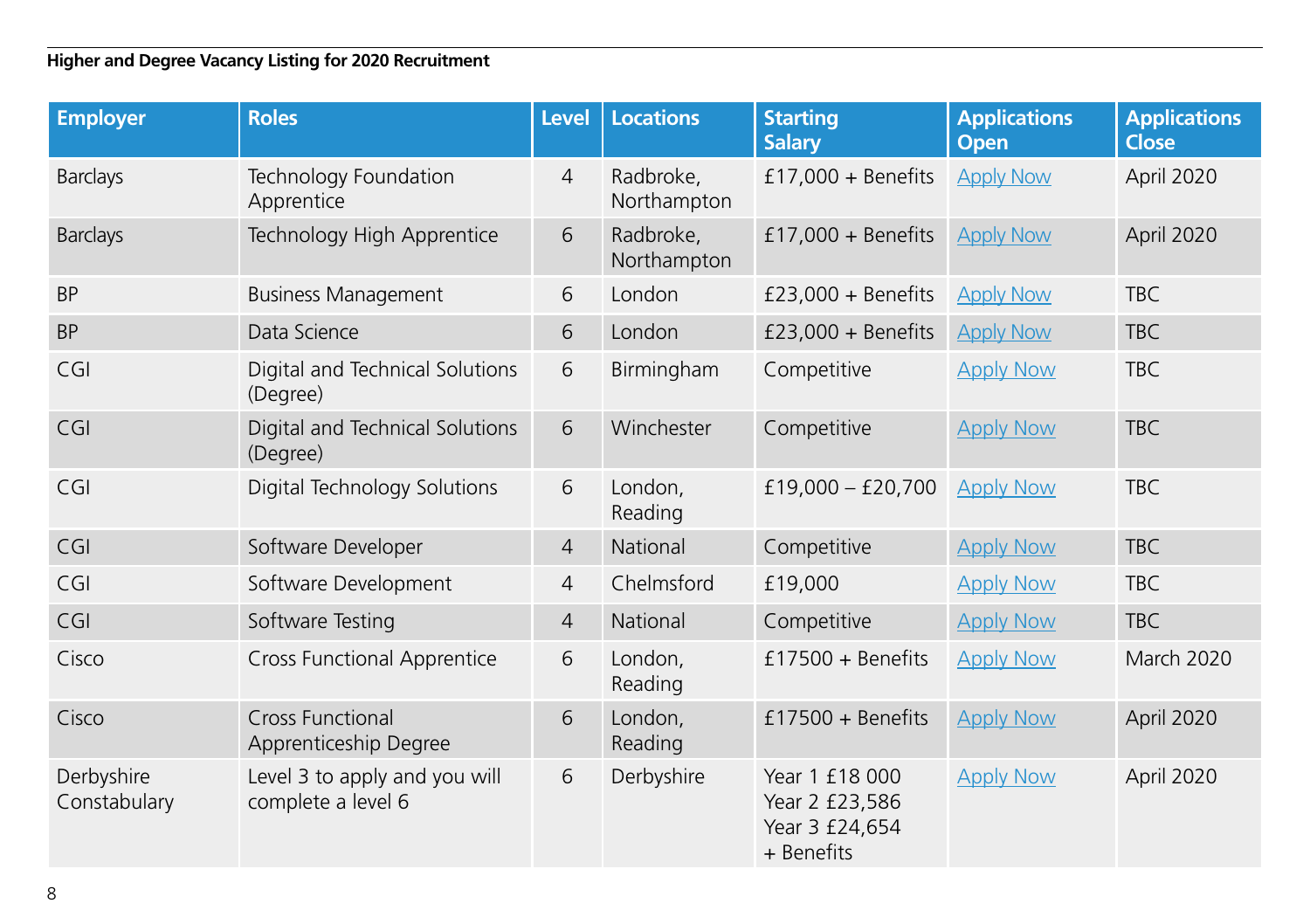| <b>Employer</b>            | <b>Roles</b>                                                                  | Level          | <b>Locations</b>       | <b>Starting</b><br><b>Salary</b> | <b>Applications</b><br><b>Open</b> | <b>Applications</b><br><b>Close</b> |
|----------------------------|-------------------------------------------------------------------------------|----------------|------------------------|----------------------------------|------------------------------------|-------------------------------------|
| Derbyshire<br>Constabulary | Police Constable Degree<br>Holder Programme                                   | 6              | Derbyshire             | £23,586<br>+ Benefits            | Summer 2020                        | <b>TBC</b>                          |
| <b>EDF Energy</b>          | Non-Destructive Testing<br>Engineering (Degree)                               | 6              | Gloucester             | £13,900                          | <b>Apply Now</b>                   | <b>TBC</b>                          |
| <b>EDF</b> Energy          | Nuclear Engineer (Degree)                                                     | 6              | Bristol,<br>Bridgwater | £17,335                          | <b>Apply Now</b>                   | <b>TBC</b>                          |
| <b>EDF</b> Energy          | Quantity Surveyor (Degree)                                                    | 6              | <b>Bristol</b>         | £15,000                          | <b>Apply Now</b>                   | <b>TBC</b>                          |
| EY                         | Assurance                                                                     | $\overline{7}$ | National               | Up to £22,000                    | <b>Apply Now</b>                   | <b>TBC</b>                          |
| EY                         | Business Leadership and<br>Management Practice (Degree)                       | 6              | National               | £17,550                          | <b>Apply Now</b>                   | <b>TBC</b>                          |
| EY                         | Digital and Technology (Degree)                                               | 6              | <b>National</b>        | Competitive                      | <b>Apply Now</b>                   | <b>TBC</b>                          |
| EY                         | <b>IT Risk and Assurance</b>                                                  | 7              | National               | Up to £21,750                    | <b>Register Interest</b>           | <b>TBC</b>                          |
| EY                         | Tax                                                                           | 7              | National               | Up to £22,000                    | <b>Apply Now</b>                   | <b>TBC</b>                          |
| EY                         | Transactions                                                                  | $\overline{7}$ | National               | Up to £22,000                    | <b>Apply Now</b>                   | <b>TBC</b>                          |
| Goldman Sachs              | <b>Engineering Degree</b><br>Apprenticeship (Digital &<br>Software Solutions) | 6              | London                 | Competitive                      | <b>Apply Now</b>                   | February 2020                       |
| Google                     | Software Development                                                          | 4              | National               | Competitive                      | <b>Apply Now</b>                   | <b>TBC</b>                          |
| Greencore                  | Chartered Management<br>Degree Apprenticeship                                 | 6              | Various                | Starting<br>£18,000              | <b>Apply Now</b>                   | February 2020                       |
| Greencore                  | Food Technology Industry<br>Professional                                      | 6              | Various                | Starting<br>£18,000              | <b>Apply Now</b>                   | February 2020                       |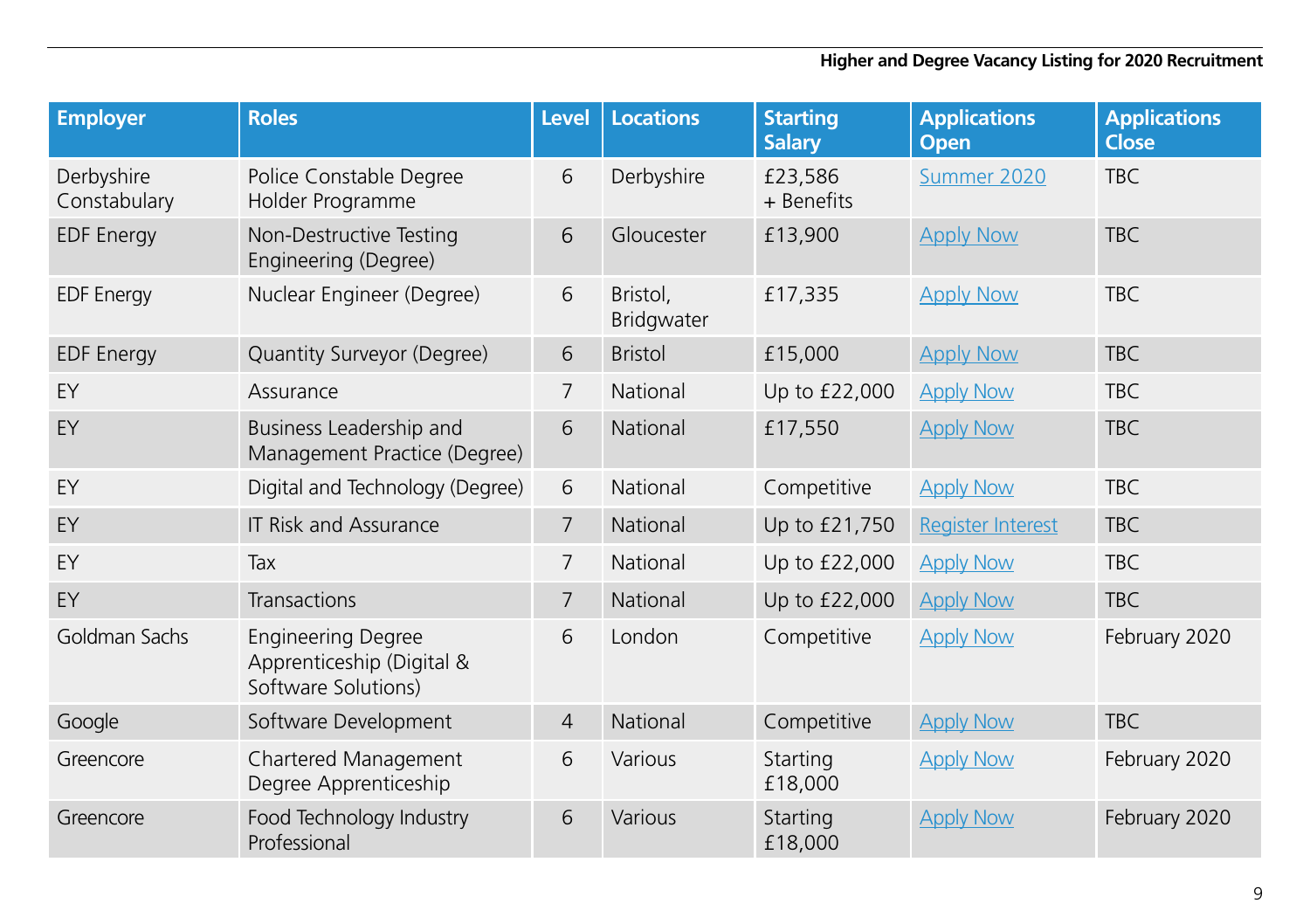| <b>Employer</b>  | <b>Roles</b>                               | <b>Level</b>   | Locations             | <b>Starting</b><br><b>Salary</b> | <b>Applications</b><br><b>Open</b> | <b>Applications</b><br><b>Close</b> |
|------------------|--------------------------------------------|----------------|-----------------------|----------------------------------|------------------------------------|-------------------------------------|
| <b>GSK</b>       | <b>Business Supply Chain</b><br>Management | 6              | Various               | £16,500<br>+ Benefits            | <b>Apply Now</b>                   | Rolling                             |
| <b>GSK</b>       | Chemical Engineer                          | 6              | Barnard<br>Castle     | £16,500<br>+ Benefits            | <b>Apply Now</b>                   | Rolling                             |
| <b>GSK</b>       | Data Analysis                              | $\overline{4}$ | London                | £16,500<br>+ Benefits            | <b>Apply Now</b>                   | Rolling                             |
| <b>GSK</b>       | Data Scientist                             | 6              | Various               | £16,500<br>+ Benefits            | <b>Apply Now</b>                   | Rolling                             |
| <b>GSK</b>       | Finance                                    | 4              | London                | £16,500<br>+ Benefits            | <b>Apply Now</b>                   | Rolling                             |
| <b>GSK</b>       | Laboratory Science                         | 5              | Stevenage             | £16,500<br>+ Benefits            | <b>Apply Now</b>                   | Rolling                             |
| <b>GSK</b>       | <b>Pharmaceutical Science</b>              | 5              | Various               | £16,500<br>+ Benefits            | <b>Apply Now</b>                   | Rolling                             |
| Highways England | Chartered Surveyor                         | 6              | Various               | £17,798                          | <b>Apply Now</b>                   | March 2020                          |
| Highways England | Project Management                         | $\overline{4}$ | Various               | £17,798                          | <b>Apply Now</b>                   | March 2020                          |
| Highways England | Quantity Surveying                         | 6              | Various               | £17,798                          | <b>Apply Now</b>                   | March 2020                          |
| <b>IBM</b>       | Associate Project Manager                  | 4              | National              | £20,000                          | Register Interest                  | <b>TBC</b>                          |
| <b>IBM</b>       | Digital & Technology Solutions<br>(Degree) | 6              | Exeter,<br>Manchester | £20,000                          | <b>Register Interest</b>           | <b>TBC</b>                          |
| <b>IBM</b>       | Junior Management<br>Consultant            | $\overline{4}$ | National              | £20,000                          | <b>Register Interest</b>           | <b>TBC</b>                          |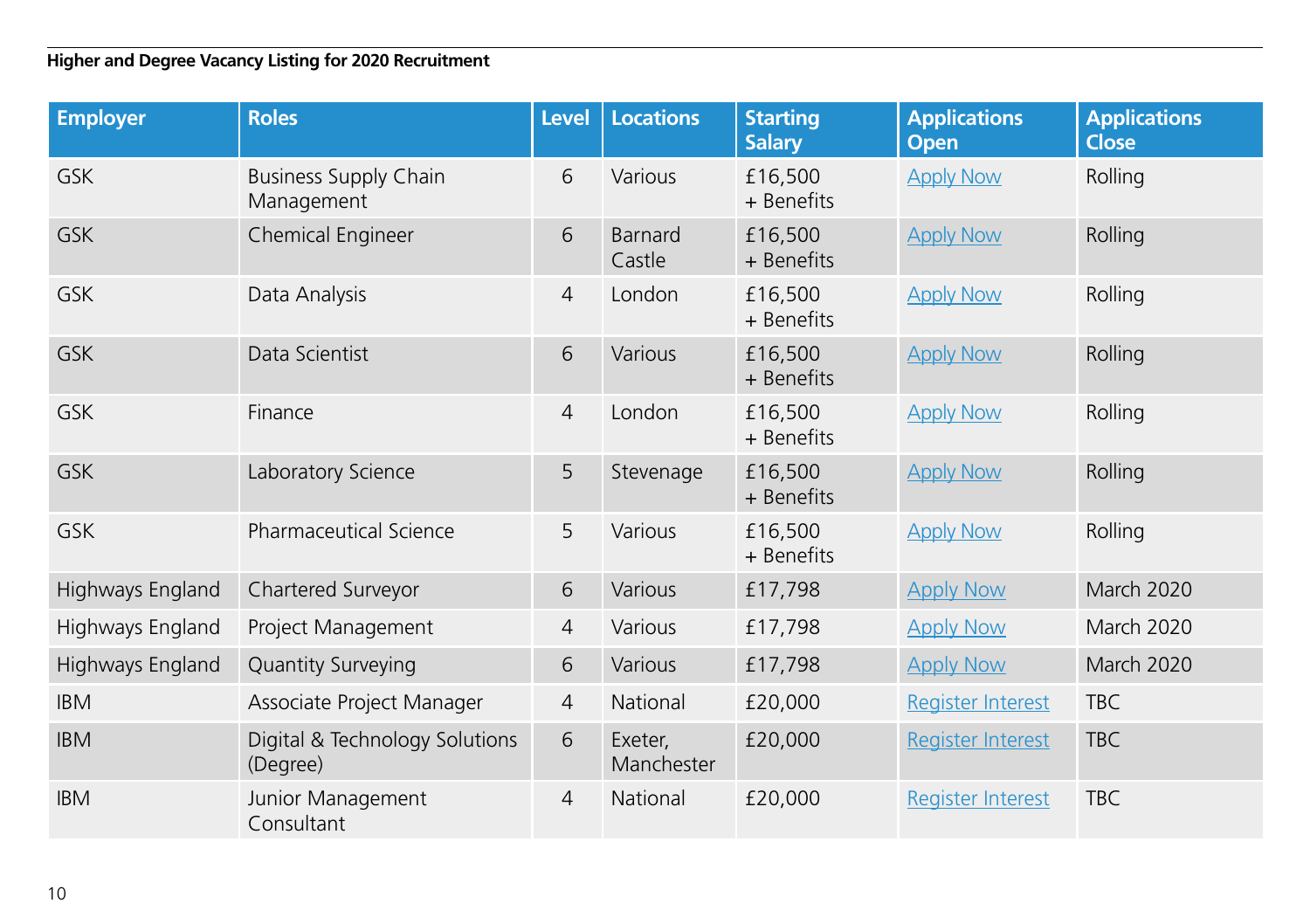| <b>Employer</b>   | <b>Roles</b>                                                           | <b>Level</b>   | <b>Locations</b>                | <b>Starting</b><br><b>Salary</b> | <b>Applications</b><br>Open | <b>Applications</b><br><b>Close</b> |
|-------------------|------------------------------------------------------------------------|----------------|---------------------------------|----------------------------------|-----------------------------|-------------------------------------|
| <b>IBM</b>        | Software Developer                                                     | 4              | <b>National</b>                 | £20,000                          | <b>Register Interest</b>    | <b>TBC</b>                          |
| <b>IBM</b>        | Software Tester                                                        | $\overline{4}$ | National                        | £20,000                          | Register Interest           | <b>TBC</b>                          |
| Jaguar Land Rover | Digital and Technology<br>Solutions - Data Analyst<br>(Degree)         | 6              | Coventry                        | £20,000                          | <b>Apply Now</b>            | March 2020                          |
| Jaguar Land Rover | Digital and Technology<br>Solutions - Network Engineer<br>(Degree)     | 6              | Coventry                        | £20,000                          | <b>Apply Now</b>            | <b>March 2020</b>                   |
| Jaguar Land Rover | Digital and Technology<br>Solutions – Software<br>Engineering (Degree) | 6              | Coventry                        | £20,000                          | <b>Apply Now</b>            | <b>March 2020</b>                   |
| Jaguar Land Rover | Digital and Technology<br>Solutions - Software with<br>Data (Degree)   | 6              | Coventry                        | £20,000                          | <b>Apply Now</b>            | March 2020                          |
| Kier Group        | Civil Engineering                                                      | 6              | Birmingham                      | £16,000                          | <b>Apply Now</b>            | April 2020                          |
| Kier Group        | Civil Engineering                                                      | 6              | London                          | £16,000                          | <b>Apply Now</b>            | April 2020                          |
| <b>KPMG</b>       | Audit                                                                  | 7              | National                        | Competitive                      | <b>Register Interest</b>    | <b>TBC</b>                          |
| <b>KPMG</b>       | KPMG360 (Degree)                                                       | 6              | National                        | Competitive                      | <b>Apply Now</b>            | <b>TBC</b>                          |
| <b>KPMG</b>       | KPMG360 Digital (Degree)                                               | 6              | Leeds,<br>Manchester,<br>London | Competitive                      | <b>Apply Now</b>            | <b>TBC</b>                          |
| <b>KPMG</b>       | Software Engineering (Degree)                                          | 6              | London                          | Competitive                      | <b>Register Interest</b>    | <b>TBC</b>                          |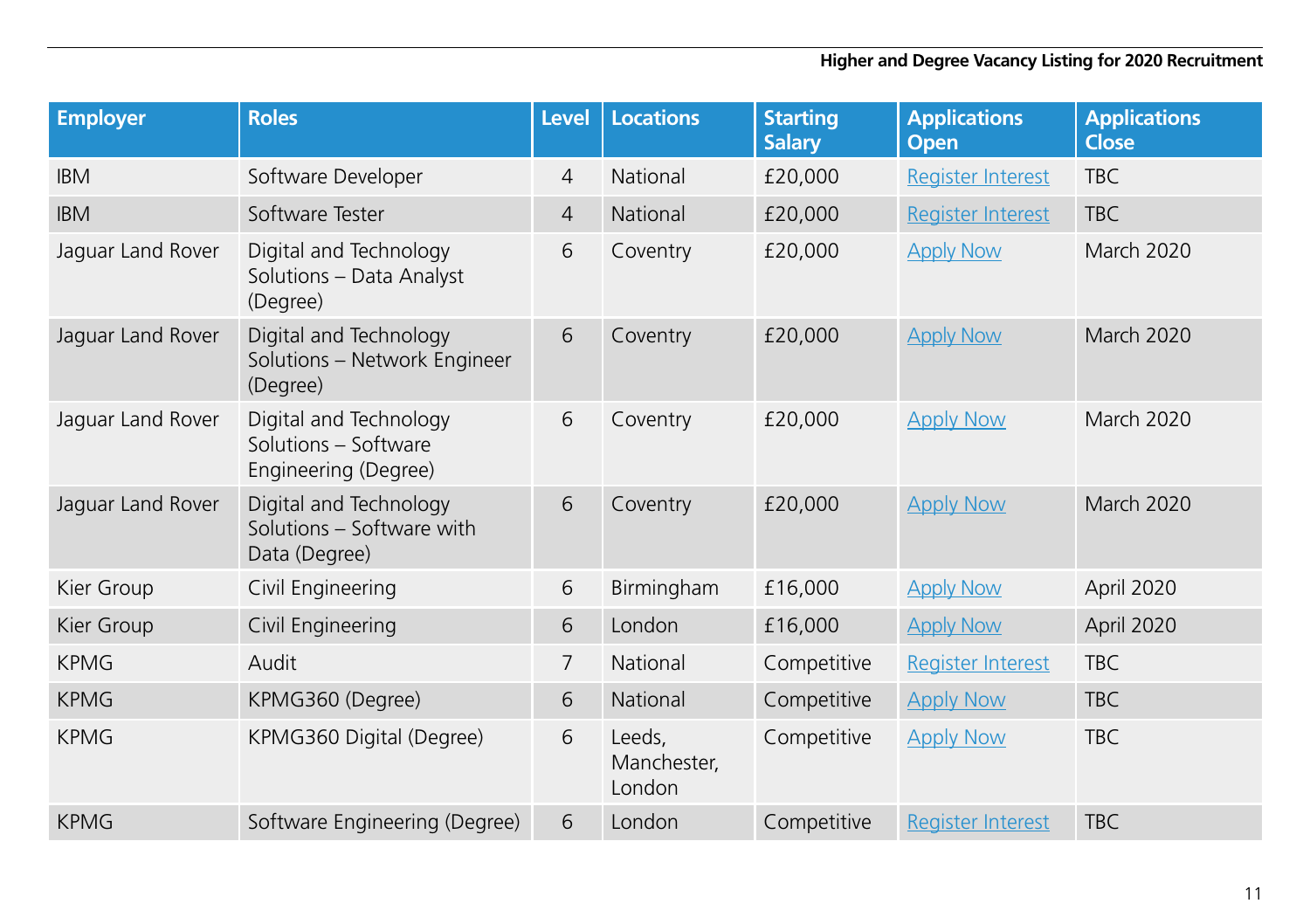| <b>Employer</b>             | <b>Roles</b>                                                          | Level          | <b>Locations</b> | <b>Starting</b><br><b>Salary</b>                                 | <b>Applications</b><br><b>Open</b> | <b>Applications</b><br><b>Close</b> |
|-----------------------------|-----------------------------------------------------------------------|----------------|------------------|------------------------------------------------------------------|------------------------------------|-------------------------------------|
| Leicester Police            | Police Constable Degree<br>Apprenticeship                             | 6              | Leicestershire   | Year 1 £18,000<br>Year 2 £23,586<br>Year 3 £24,654<br>+ Benefits | <b>Apply Now</b>                   | November 2020                       |
| Leicester Police            | Police Constable Degree<br>Holder Programme                           | 6              | Leicestershire   | £23,586<br>+ Benefits                                            | Summer 2020                        | <b>TBC</b>                          |
| London Borough<br>of Barnet | Public Relations and<br><b>Communications Assistant</b><br>Apprentice | $\overline{4}$ | Barnet           | £22,270<br>per annum                                             | <b>Apply Now</b>                   |                                     |
| PKF Francis Clarke          | <b>AAT Trainee</b>                                                    | $\overline{4}$ | <b>Bristol</b>   | £16,000                                                          | February 2020                      | February 2020                       |
| <b>PKF Francis Clarke</b>   | <b>AAT Trainee</b>                                                    | 4              | Exeter           | £14,000                                                          | February 2020                      | February 2020                       |
| <b>PKF Francis Clarke</b>   | <b>AAT Trainee</b>                                                    | $\overline{4}$ | Plymouth         | £14,000                                                          | February 2020                      | February 2020                       |
| <b>PKF Francis Clarke</b>   | <b>AAT Trainee</b>                                                    | $\overline{4}$ | Poole            | £14,000                                                          | February 2020                      | February 2020                       |
| <b>PKF Francis Clarke</b>   | <b>AAT Trainee</b>                                                    | $\overline{4}$ | Salisbury        | £14,000                                                          | February 2020                      | February 2020                       |
| <b>PKF Francis Clarke</b>   | <b>AAT Trainee</b>                                                    | $\overline{4}$ | Taunton          | £14,000                                                          | February 2020                      | February 2020                       |
| <b>PKF Francis Clarke</b>   | <b>AAT Trainee</b>                                                    | $\overline{4}$ | Torquay          | £14,000                                                          | February 2020                      | February 2020                       |
| <b>PKF Francis Clarke</b>   | <b>AAT Trainee</b>                                                    | $\overline{4}$ | Truro            | £14,000                                                          | February 2020                      | February 2020                       |
| Santander                   | Cooperate and Commercial<br>Banking                                   | 6              | Various          | £23,000<br>(London)<br>£20,000<br>(Outside of<br>London)         | <b>Apply Now</b>                   | March 2020                          |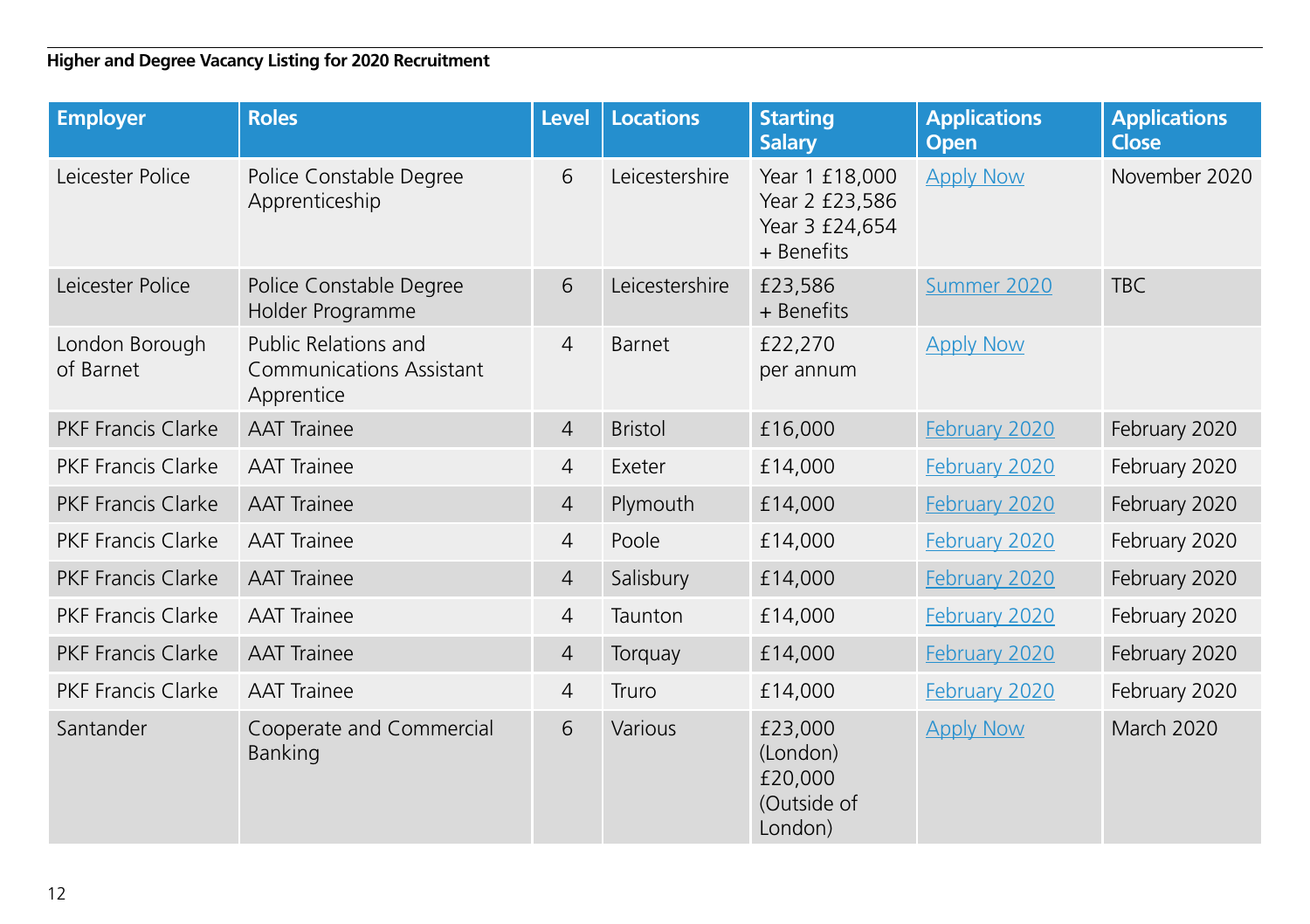| <b>Employer</b>     | <b>Roles</b>                                    | <b>Level</b>   | <b>Locations</b> | <b>Starting</b><br><b>Salary</b> | <b>Applications</b><br><b>Open</b> | <b>Applications</b><br><b>Close</b> |
|---------------------|-------------------------------------------------|----------------|------------------|----------------------------------|------------------------------------|-------------------------------------|
| Savills             | Chartered Surveyor (Degree)                     | 6              | Various          | Competitive                      | <b>March 2020</b>                  | May 2020                            |
| Savills             | Chartered Town Planner                          | $\overline{7}$ | Various          | Competitive                      | March 2020                         | May 2020                            |
| Sky                 | <b>Billing Operations</b>                       | $5-6$          | Livingston       | Competitive                      | <b>Apply Now</b>                   | February 2020                       |
| Sky                 | <b>Cyber Security</b>                           | $\overline{4}$ | Osterley         | Competitive                      | <b>Apply Now</b>                   | February 2020                       |
| Sky                 | Data Analytics                                  | 4              | Osterley         | Competitive                      | <b>Apply Now</b>                   | February 2020                       |
| Sky                 | Finance                                         | $4 - 7$        | Osterley         | Competitive                      | <b>Apply Now</b>                   | February 2020                       |
| Sky                 | Software Development                            | $\overline{4}$ | Leeds            | Competitive                      | <b>Apply Now</b>                   | February 2020                       |
| Sky                 | Software Development                            | $\overline{4}$ | Osterley         | Competitive                      | <b>Apply Now</b>                   | February 2020                       |
| Sky                 | Technology                                      | $4 - 7$        | Livingston       | Competitive                      | <b>Apply Now</b>                   | February 2020                       |
| Sky                 | Technology                                      | $4 - 7$        | London           | Competitive                      | <b>Apply Now</b>                   | February 2020                       |
| Sky                 | Technology                                      | $4 - 7$        | Osterley         | Competitive                      | <b>Apply Now</b>                   | February 2020                       |
| Thames Vally Police | Police Community Support<br>Officer             | $\overline{4}$ | Thames Valley    | £19,835                          | <b>Apply Now</b>                   | <b>TBC</b>                          |
| Thames Vally Police | Police Constable Degree<br>Apprenticeship       | 6              | Thames Valley    | £20-£22,000                      | <b>Apply Now</b>                   | <b>TBC</b>                          |
| Tulip Ltd           | Technical (Food Science)<br>Professional Degree | 7              | Various          | £8.45 p/h                        | February 2020                      | May 2020                            |
| Turner & Townsend   | Project manager (Degree)                        | 6              | Various          | £16,000 $-$<br>£19,000           | <b>Apply Now</b>                   | March 2020                          |
| Turner & Townsend   | Quantity Surveying (Degree)                     | 6              | Various          | £16,000 $-$<br>£19,000           | <b>Apply Now</b>                   | March 2020                          |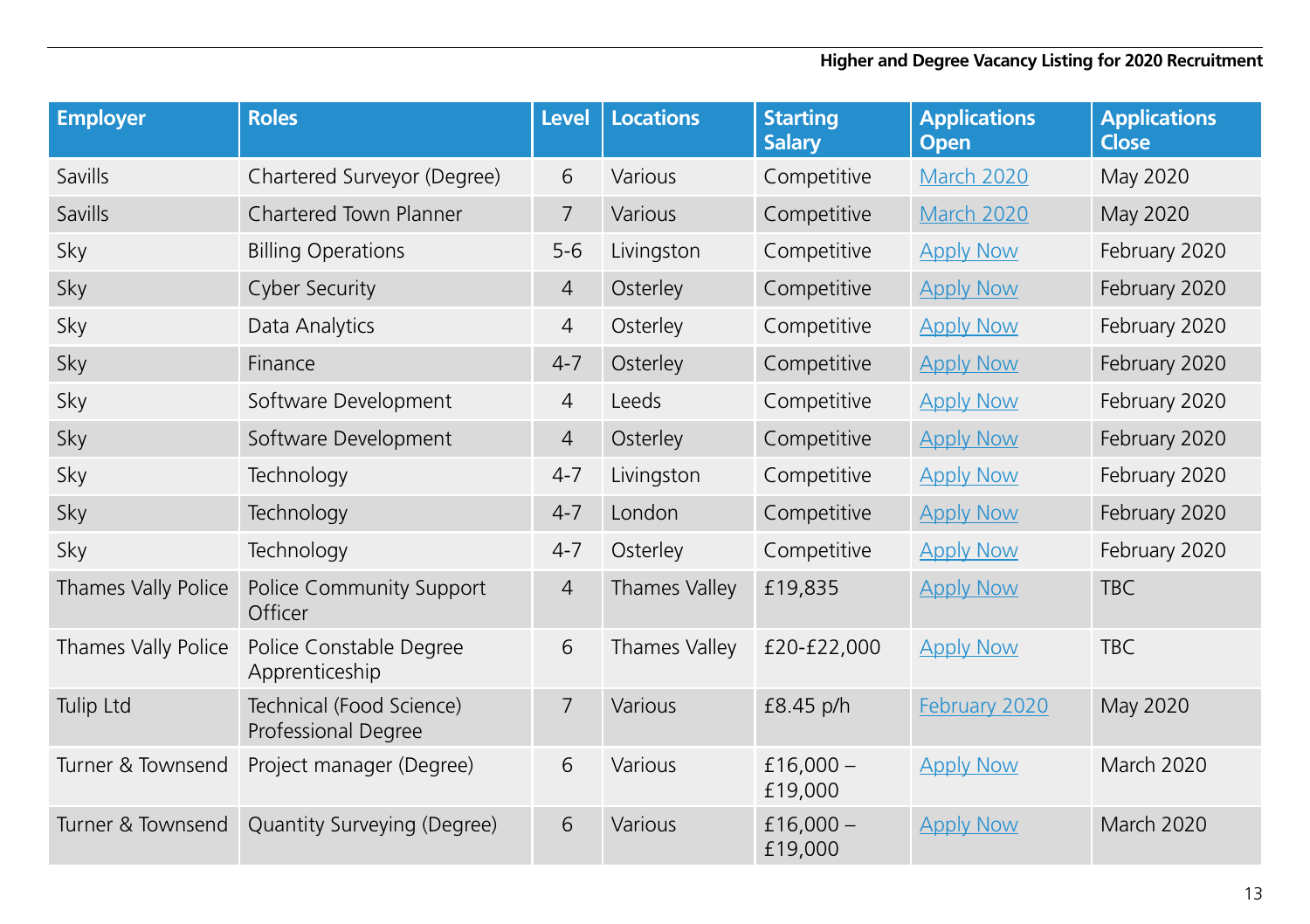| <b>Employer</b>                                                          | <b>Roles</b>                                 | <b>Level</b>   | <b>Locations</b>   | <b>Starting</b><br><b>Salary</b> | <b>Applications</b><br><b>Open</b> | <b>Applications</b><br><b>Close</b> |
|--------------------------------------------------------------------------|----------------------------------------------|----------------|--------------------|----------------------------------|------------------------------------|-------------------------------------|
| Unilever                                                                 | Associate Project Manager                    | 4              | National           | Competitive                      | <b>Register Interest</b>           | <b>TBC</b>                          |
| Unilever                                                                 | <b>Business Analyst</b>                      | $\overline{4}$ | National           | Competitive                      | Register Interest                  | <b>TBC</b>                          |
| Unilever                                                                 | Chartered Manager (Degree)                   | 6              | National           | Competitive                      | <b>Register Interest</b>           | <b>TBC</b>                          |
| Unilever                                                                 | Data Analyst                                 | $\overline{4}$ | National           | Competitive                      | <b>Register Interest</b>           | <b>TBC</b>                          |
| Unilever                                                                 | Data Scientist (Degree)                      | 6              | National           | Competitive                      | <b>Register Interest</b>           | <b>TBC</b>                          |
| Unilever                                                                 | Digital & Technology Solutions<br>(Degree)   | 6              | National           | Competitive                      | <b>Register Interest</b>           | <b>TBC</b>                          |
| Unilever                                                                 | Digital Marketer (Degree)                    | 6              | National           | Competitive                      | <b>Register Interest</b>           | TBC.                                |
| Unilever                                                                 | Marketing Manager (Degree)                   | 6              | National           | Competitive                      | <b>Register Interest</b>           | <b>TBC</b>                          |
| Unilever                                                                 | Network Engineer                             | 4              | National           | Competitive                      | <b>Register Interest</b>           | <b>TBC</b>                          |
| Unilever                                                                 | Professional Accountant                      | 4              | National           | Competitive                      | <b>Register Interest</b>           | <b>TBC</b>                          |
| Unilever                                                                 | Software Developer                           | 4              | National           | Competitive                      | <b>Register Interest</b>           | <b>TBC</b>                          |
| Walter Lilly & Co                                                        | Chartered Surveyor                           | 6              | London             | £15,000<br>+ Benefits            | <b>Apply Now</b>                   | April 2020                          |
| Western Sussex<br><b>NHS Hospitals</b><br>Foundation Trust               | <b>Clinical Trials Specialist</b>            | 6              | <b>West Sussex</b> | £400 p/w                         | <b>April 2020</b>                  | April 2020                          |
| <b>Western Sussex</b><br><b>NHS Hospitals</b><br><b>Foundation Trust</b> | Healthcare Science Practitioner<br>(Cardiac) | 6              | <b>West Sussex</b> | £400 p/w                         | April 2020                         | April 2020                          |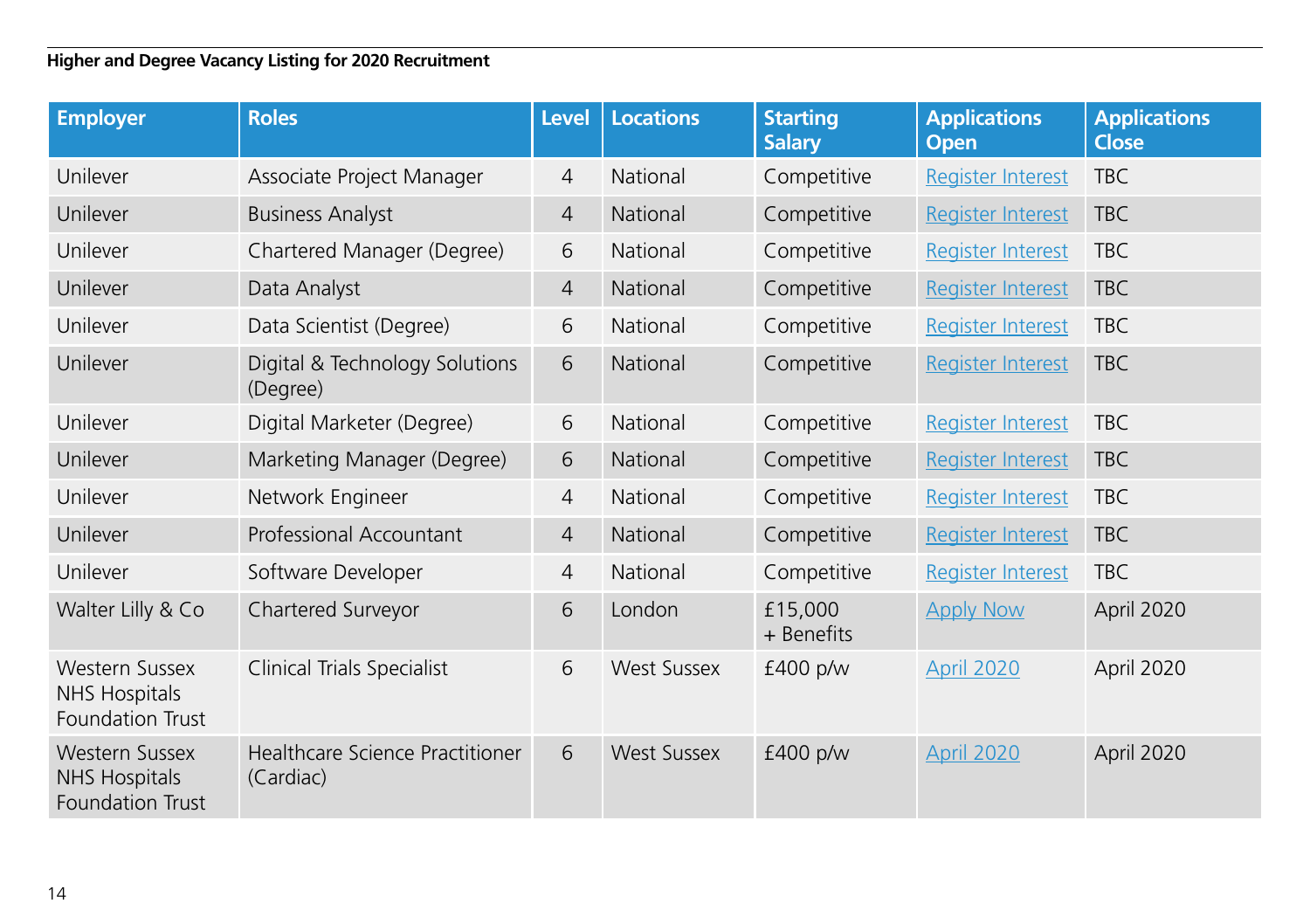|              | Higher and Degree Vacancy Listing for 2020 Recruitment |
|--------------|--------------------------------------------------------|
| <b>Notes</b> |                                                        |
|              |                                                        |
|              |                                                        |
|              |                                                        |
|              |                                                        |
|              |                                                        |
|              |                                                        |
|              |                                                        |
|              |                                                        |
|              |                                                        |
|              |                                                        |
|              |                                                        |
|              |                                                        |
|              |                                                        |
|              |                                                        |
|              |                                                        |
|              |                                                        |